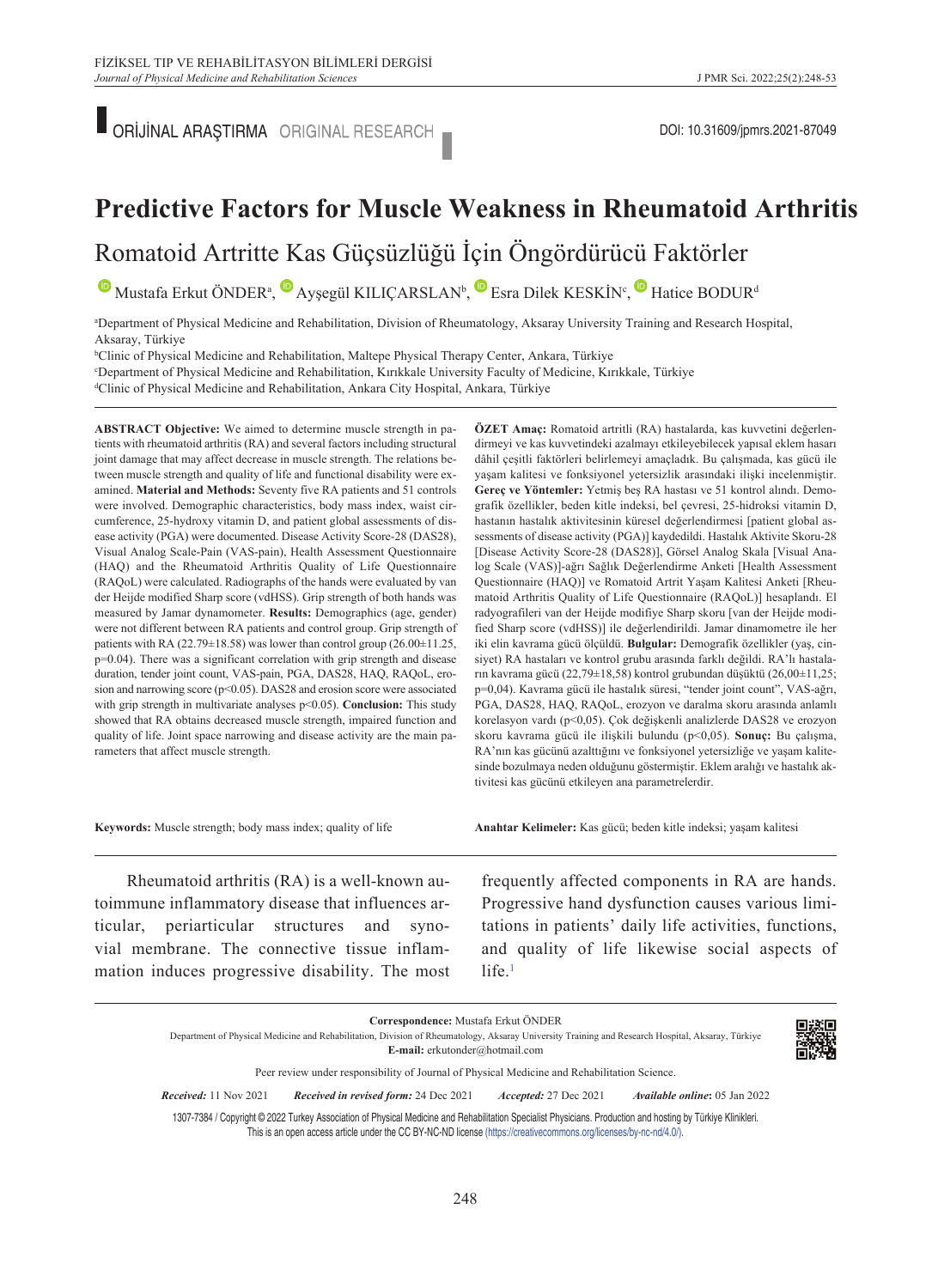Sarcopenia is characterized as the reduction of muscle mass and strength. The diagnosis, is identified by the European Working Group on Sarcopenia in Older People, includes dual energy X-ray absorptiometry, walking speed and handgrip strength measurements. Handgrip strength that can be measured by a dynamometer is usually accepted as sarcopenia scanning method and it is correlated with muscle strength in other body parts.<sup>2-4</sup>

Chronic inflammation can stimulate metabolic changes; protein catabolism and whole-body protein break down. Therefore, patients with RA have changes in their muscle mass and fat mass components. The loss of muscle mass is named as rheumatoid cachexia and can be associated with an increase in fat mass. Weight loss may accompany increased or stable fat mass. Muscle weakness and loss of muscle mass as well as joint damage are notable features in these patients.<sup>5-8</sup> Lower muscle mass, increased intramuscular fat content, physical inactivity due to the pain and joint deformities enhance muscle weakness in patients with RA. On the other side, decreased muscle strength leads more physical inactivity, disability and deterioration in quality of life.<sup>9-12</sup>

Disease activity, joint deformities, age, and physical inactivity are considered to play a role in muscle weakness except for the body-fat distribution.<sup>5-12</sup> In the current report, we aimed to assess muscle strength in RA patients and the association between functional disability, quality of life and muscle strength. Moreover, we purposed to examine several factors including structural joint damage that may affect the muscle weakness.

## MATERIAL AND METHODS

Our cross-sectional trial was planned in a physical medicine and rehabilitation outpatient clinic. Written informed consent has been received from all of the patients and controls. The study was approved by Ankara Numune Training and Research Hospital Scientific and Medical Research Ethics Committee (Decision no/date: 2014-727/3.1.2014). The study agreed with the World Medical Association's Declaration of Helsinki.

Seventy-five RA patients who met the American College of Rheumatology and European League Against Rheumatology 2010 classification criteria for RA and 51 controls that were similar in terms of gender distribution and age were involved in the study.<sup>13</sup> Exclusion criteria were: <18-year-old, trauma, fracture or upper extremity nerve damage affecting hand functions, severe cognitive and neurological problems (stroke, multiple sclerosis, amyotrophic lateral sclerosis etc.), active cancer, and receiving any antidepressant medication in the last one year.

Demographic characteristics, body mass index (BMI), waist circumference, duration of disease and morning stiffness, tender joint count (TJC) and swollen joint count, erythrocyte sedimentation rates, C-reactive protein, 25 hydroxi vitamin D [25(OH)D] patient global assessments of disease activity (PGA) were documented. Receiving disease modifying antirheumatic drugs (DMARD) was recorded.

Disease Activity Score-28 (DAS28) and 10 cm Visual Analog Scale-Pain (VAS-pain) were used to specify disease activity and pain severity.<sup>14,15</sup> Health Assessment Questionnaire (HAQ) and Rheumatoid arthritis Quality of Life Questionnaire (RAQoL) results recorded to assess functional status and the health-related quality of life.<sup>13,16,17</sup>

Van der Heijde modified Sharp score (vdHSS) was considered to evaluate the changes in posteroanterior hand X-rays, joint space narrowing and erosion score were determined.<sup>18</sup>

Grip strength of both hands measured by Jamar dynamometer in the sitting position, and the shoulder was in neutral rotation and adduction, the elbow was in 90 ° flexion, the wrist in the neutral position. In the test procedure, three measurements were made with a minute interval between each measurement for hand grip strength and averages were recorded.<sup>19</sup>

Normality was tested with Shapiro-Wilk test. General descriptive statistics are summarized as mean, standard deviation, median, minimum-maximum, number and frequencies. Independent samples t-test or Mann-Whitney U test were used to compare groups. Homogeneity of the distributions of categorical variables was determined using chi-square tests. Spearman correlation coefficient was used and the correlation coefficient ranges in value from  $-1$  to  $+1$ . Coefficients determined negligible, weak, moderate,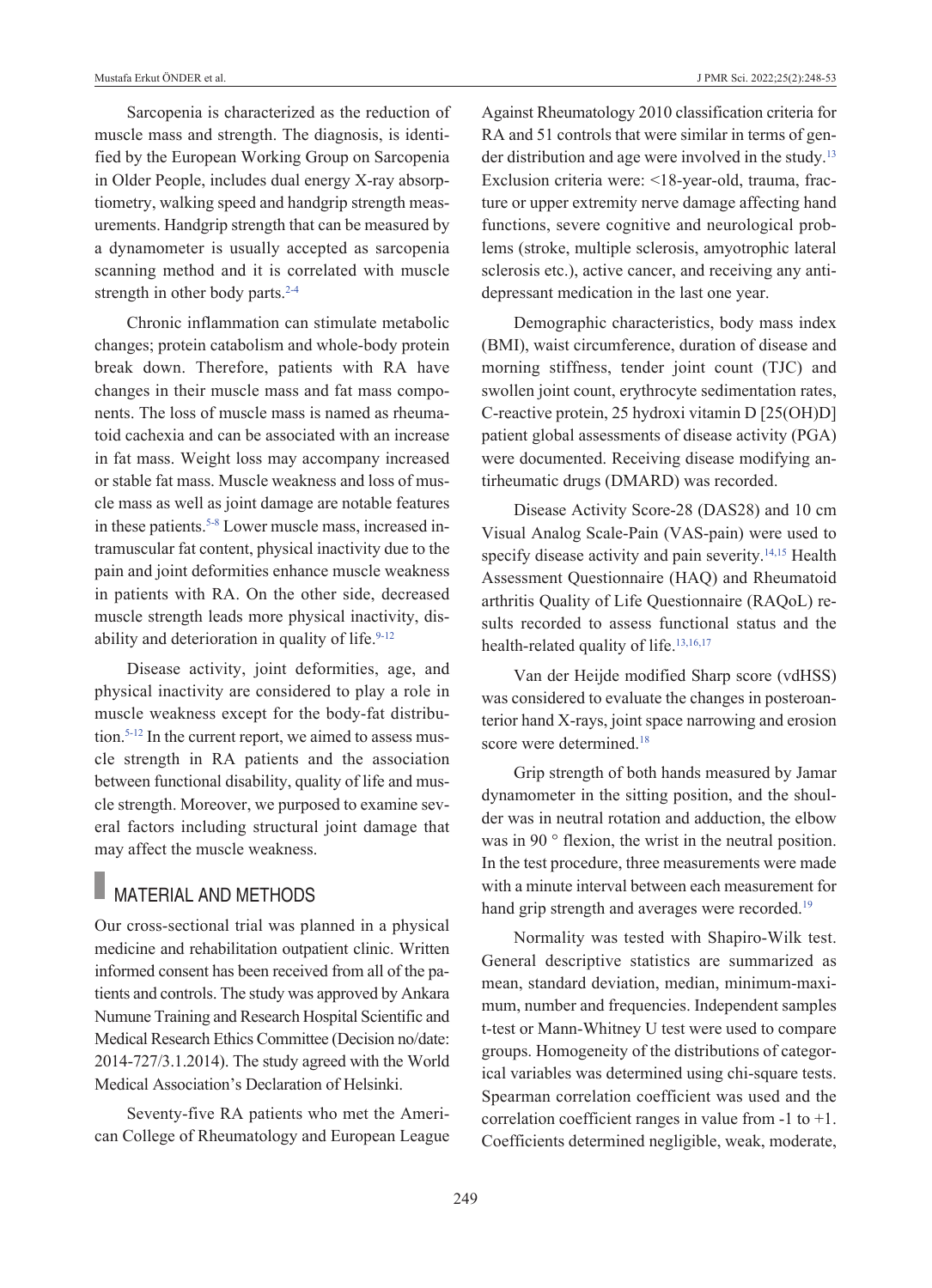strong, and very strong correlation (0-0.10; 0.10-0.39; 0.40-0.69; 0.70-0.89; 0.90-1.00 respectively).<sup>20</sup> Significant predictors for grip strength were evaluated with univariate analyses and at least moderately significant variables were selected for multivariate linear regression analyses. Backward method is used in the selection of variables. A value of  $p<0.05$  was considered statistically significant. IBM SPSS Statistics for Windows, Version 23.0. Armonk, NY, USA: IBM Corp. software was used for all these analyses.

## RESULTS

Seventy-five RA patients with a mean age of 51.96±12.82 years and 51 controls with a mean age of 54.84±10.16 were recorded for the study. Gender distribution and mean age were not different between RA and control groups (p>0.05). In RA group, waist circumference and BMI measurements were higher and 25(OH)D levels were lower than controls. Grip strength of healthy controls was higher than RA patients [\(Table 1\)](#page-2-0).

All of the patients with RA continued to followup visit regularly at least one year. Duration of disease was 24-420 months. 56 (74.66%) patients were using conventional DMARD, 9 (12%) patients were using biological DMARD and 10 patients were using corticosteroids and/or analgesics. DAS28 results indicated that 32 (42.7%) RA patients were in remission, 7 (9.3%) had low disease activity, 28 (37.3%) had moderate disease activity and 8 (10.7%) had severe disease activity, and 28 (37.33%) RA patients had no pain on their joints. Disease activity parameters, vdHSS, HAQ and RAQoL results of patients with RA were summarized in [Table 2.](#page-3-0)

The handgrip strength differences between medication types (corticosteroid users, biological and conventional DMARD) were analyzed. Handgrip strength was 37.01±40.42 and 34.05±33,05 in corticosteroid users; 32.22±12.01 and 36.11±15.76 in biological DMARD users; 30.33±19.43 and 29.91±19.59 in conventional DMARD users (right- and left-hand measures respectively) The difference was not significant between medication types ( $p=0.687$ ;  $p=0.654$  right and left hand respectively)

<span id="page-2-0"></span>Relationships between grip strength and clinical variables were analyzed. There were significant correlation with disease duration, TJC, VAS-pain, PGA, DAS28, HAQ, RAQoL, erosion and narrowing score [\(Table 3\)](#page-3-1).

| <b>TABLE 1:</b> Demographic and clinical features of rheumatoid arthritis patients and controls. |                           |                   |          |  |  |
|--------------------------------------------------------------------------------------------------|---------------------------|-------------------|----------|--|--|
|                                                                                                  | Rheumatoid arthritis n=75 | Controls n=51     | p value  |  |  |
| Age (years, mean±SD)                                                                             | $51.96 \pm 12.82$         | $54.84 \pm 10.16$ | 0.174    |  |  |
| Gender, n (%)                                                                                    |                           |                   |          |  |  |
| Female                                                                                           | 56 (74.7)                 | 40 (78.4)         | 0.626    |  |  |
| Male                                                                                             | 19(25.3)                  | 11(21.6)          |          |  |  |
| Body mass index                                                                                  |                           |                   |          |  |  |
| $(kg/m^2, mean \pm SD)$                                                                          | $28.85 \pm 6.45$          | $26.14 + 4.12$    | $0.029*$ |  |  |
| Waist circumference (cm, mean±SD)                                                                | $95.73 \pm 15.72$         | 87.05±18.79       | $0.041*$ |  |  |
| 25(OH) D                                                                                         |                           |                   |          |  |  |
| $(ng/mL, mean \pm SD)$                                                                           | $11.72 + 7.63$            | $17.58 \pm 10.48$ |          |  |  |
| Median (minimum-maximum)                                                                         | 10.87 (3-35.40)           | 14.48 (4.17-44)   | $0.003*$ |  |  |
| Grip strength, right                                                                             |                           |                   |          |  |  |
| $(Kg, mean \pm SD)$                                                                              | $24.19 \pm 20.85$         | 26.60±11.12       |          |  |  |
| Median (min-max)                                                                                 | $20(2-40)$                | 25 (10-60)        | $0.031*$ |  |  |
| Grip strength, left                                                                              |                           |                   |          |  |  |
| $(Kg, mean \pm SD)$                                                                              | $22.79 \pm 18.58$         | 26.00±11.25       |          |  |  |
| Median (minimum-maximum)                                                                         | $20(2-40)$                | 25 (10-60)        | $0.039*$ |  |  |

\*p<0.05; SD: Standard deviation; 25(OH)D: 25 hydroxi vitamin D.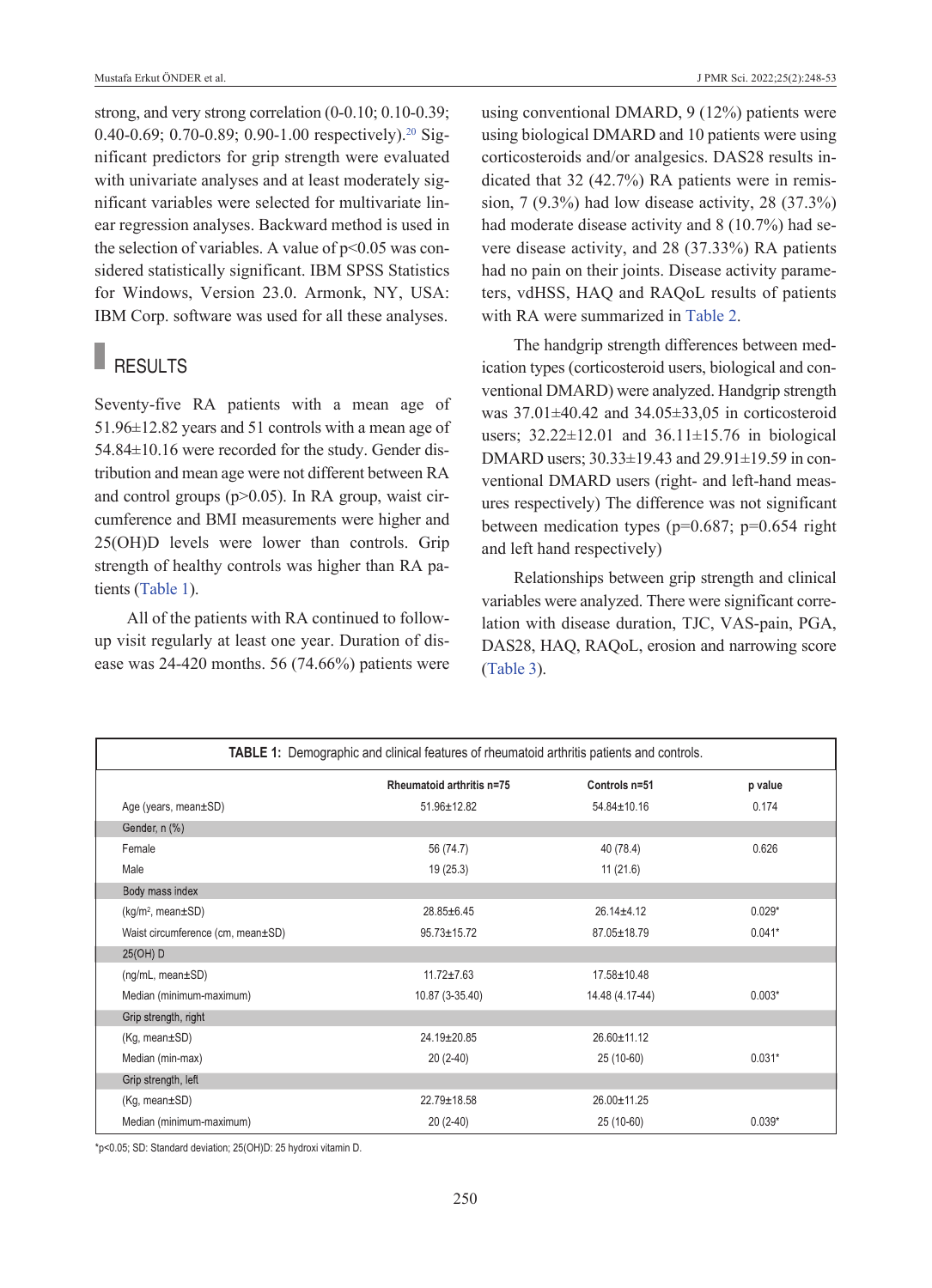<span id="page-3-1"></span><span id="page-3-0"></span>

|  |  | J PMR Sci. 2022;25(2):248-53 |  |  |  |
|--|--|------------------------------|--|--|--|
|--|--|------------------------------|--|--|--|

| <b>TABLE 2:</b> Disease activity, functional assessment and |  |  |  |  |
|-------------------------------------------------------------|--|--|--|--|
| quality of life in patients with rheumatoid arthritis.      |  |  |  |  |

|                                                | Patients with rheumatoid<br>arthritis n=75 |
|------------------------------------------------|--------------------------------------------|
|                                                |                                            |
| Disease duration (months, mean±SD)             | 133.72±91.02                               |
| Median (minimum-maximum)                       | 120 (24-420)                               |
| Erythrocyte sedimentation rate (mm/h, mean±SD) | $20.54 \pm 12.31$                          |
| Median (minimum-maximum)                       | 20 (2-57)                                  |
| C-reactive protein (mg/L, mean±SD)             | 11.77±15.20                                |
| Median (minimum-maximum)                       | 6.67 (0.20-72.72)                          |
| Pain-VAS (mm, mean±SD)                         | $3.56 \pm 2.91$                            |
| Median (minimum-maximum)                       | $3(0-10)$                                  |
| PGA-VAS (mm, mean±SD)                          | $3.04 \pm 2.85$                            |
| Median (minimum-maximum)                       | $3(0-9)$                                   |
| Tender joint count (mean±SD)                   | $10.48 + 14.11$                            |
| Median (minimum-maximum)                       | $4(0-28)$                                  |
| Swollen joint count (mean±SD)                  | $0.52 + 1.33$                              |
| Median (minimum-maximum)                       | $0(0-8)$                                   |
| DAS28 (mean±SD)                                | $3.21 \pm 1.37$                            |
| Antirheumatic drugs n (%)                      |                                            |
| <b>Conventional DMARD</b>                      | 56 (74.66)                                 |
| <b>Biologic DMARD</b>                          | 9(12)                                      |
| Corticosteroids (only)                         | 7(9.33)                                    |
| None                                           | 3(4)                                       |
| HAQ (mean±SD)                                  | $0.92 + 0.79$                              |
| Median (minimum-maximum)                       | $0.75(0-2.75)$                             |
| RAQoL (mean±SD)                                | 12.10±10.43                                |
| Median (minimum-maximum)                       | $11(0-29)$                                 |
| vdHSS (erosion)                                | $6.77 + 12.07$                             |
| Median (minimum-maximum)                       | $2(0-62)$                                  |
| vdHSS (narrowing)                              | 16.82±11.71                                |
| Median (minimum-maximum)                       | 14 (0-61)                                  |

SD: Standard deviation; VAS: Visual Analog Scale; PGA: Patient global assessments of disease activity; DAS28: Disease Activity Score-28; DMARD: Disease modifying antirheumatic drugs; HAQ: Health Assessment Questionnaire; RAQoL: Rheumatoid arthritis Quality of Life Questionnaire; vdHSS: van der Heijde modified Sharp score.

We determined significant predictors for grip strength with using multivariate analyses. Only two variables, DAS28 and erosion score were associated with grip strength. Results were shown in [Table 4.](#page-4-0)

### **DISCUSSION**

In the current report, we aimed to explore hand grip strength in RA patients and healthy participants and to analyze the predictors for decreased muscle strength in RA. Our results supported that RA patients had decreased muscle strength and the most important factors of muscle weakness were joint space narrowing and disease activity.

Muscle dysfunctions are frequently observed problems in RA, and these dysfunctions are associated with pain, atrophy, reflex inhibition, myopathy, and psychological factors. The decrease in the level of physical activity leads to morphological changes such as muscle strength loss and increase in muscle fiber length, decrease in capillary density and increase in intramuscular connective tissue.<sup>21</sup> In addition, tumor necrosis factor alpha (TNF- $\alpha$ ) and other inflammatory cytokines also act as catabolic mediators. Schaap et al. showed that  $TNF-\alpha$  and its soluble mediators were related with muscle weakness and muscle mass in elderly[.22](#page-5-0) Secondary sarcopenia can be seen frequently in patients with RA due to active cytokines, oxidative stress, chronic inflammation, and physical inactivity.<sup>23</sup> Patients with RA have higher protein destruction and sarcopenia that were

| TABLE 3: Correlations between grip strength and clinical<br>variables. |         |            |  |  |
|------------------------------------------------------------------------|---------|------------|--|--|
| Grip strength                                                          |         |            |  |  |
|                                                                        | rho     | p value    |  |  |
| Age                                                                    | $-0.71$ | 0.542      |  |  |
| Body mass index (kg/m <sup>2</sup> )                                   | $-0.16$ | 0.151      |  |  |
| Waist circumference (cm)                                               | $-0.13$ | 0.262      |  |  |
| Disease duration                                                       | $-0.22$ | $0.044*$   |  |  |
| <b>ESR</b>                                                             | $-0.09$ | 0.443      |  |  |
| CRP                                                                    | $-0.13$ | 0.248      |  |  |
| 25(OH)D ng/mL                                                          | 0.12    | 0.333      |  |  |
| <b>TJC</b>                                                             | $-0.26$ | $0.024*$   |  |  |
| <b>SJC</b>                                                             | $-0.12$ | 0.268      |  |  |
| Morning stiffness                                                      | $-0.22$ | 0.052      |  |  |
| VAS pain                                                               | $-0.23$ | $0.044*$   |  |  |
| <b>PGA</b>                                                             | $-0.31$ | $0.002*$   |  |  |
| DAS <sub>28</sub>                                                      | $-0.33$ | $0.006*$   |  |  |
| <b>HAQ</b>                                                             | $-0.41$ | $0.005*$   |  |  |
| <b>RAQoL</b>                                                           | $-0.41$ | $< 0.001*$ |  |  |
| vdHSS (erosion)                                                        | $-0.31$ | $0.018*$   |  |  |
| vdHSS (narrowing)                                                      | $-0.38$ | $0.003*$   |  |  |

\*p<0.05; ESR: Erythrocyte sedimentation rates; CRP: C-reactive protein; 25(OH)D: 25 hydroxi vitamin D; TJC: Tender joint count; SJC: Swollen joint count; VAS: Visual Analog Scale; PGA: Patient Global Assessment; DAS28: Disease Activity Score-28; HAQ: Health Assessment Questionnaire; RAQoL: Rheumatoid arthritis Quality of Life Questionnaire; vdHSS: van der Heijde modified Sharp score.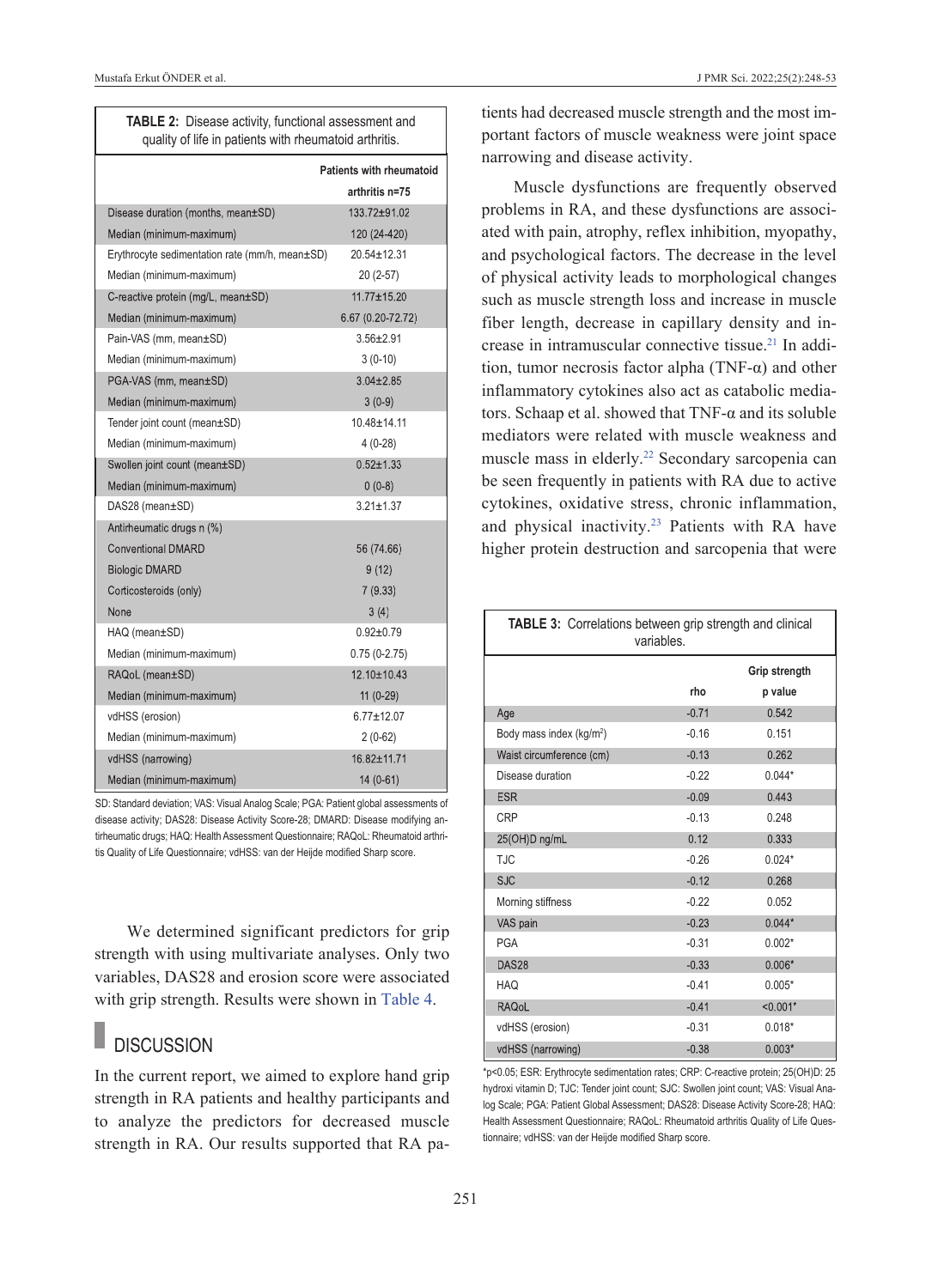| <b>TABLE 4:</b> Relationship between clinical predictors and grip strength. |                             |         |           |         |          |         |
|-----------------------------------------------------------------------------|-----------------------------|---------|-----------|---------|----------|---------|
|                                                                             |                             |         | <b>SE</b> | p value | 95% CI   |         |
| <b>Grip strength</b>                                                        | DAS <sub>28</sub>           | $-5.28$ | 2.47      | 0.036   | $-10.25$ | $-0.31$ |
|                                                                             | vdHSS joint space narrowing |         |           |         |          |         |
|                                                                             | $(R2=0.29 F=7.07)$          | $-0.67$ | 0.20      | < 0.005 | $-1.08$  | $-0.27$ |

DAS28: Disease Activity Score-28; vdHSS: van der Heijde modified Sharp score; R<sup>2</sup>: Coefficient of determination; B: Regression coefficient; SE: Standard error; CI: Confidence interval.

affected by cytokines like TNF- $\alpha$  and interleukin 6.<sup>24</sup> In this sense, blocking TNF- $\alpha$  and interleukin 6 with biological DMARD may provide the protein catabolism. Although glucocorticoid use is known to be a risk for sarcopenia with its known myopathy side effect and its impact on muscle and adipose tissue distribution, anti-inflammatory effects will prevent protein catabolism caused by cytokines.<sup>23</sup> Muscle strength in patients with RA has been found lower than healthy controls and decrease in muscle strength can be seen from the early stages of this disease.<sup>25</sup> Our results confirm that RA patients have decreased muscle strength which was evaluated by hand dynamometer. In our study, no relationship was found between the medications used in patients with RA and hand grip strength. Similarly, the lack of a causal relationship between glucocorticoid use and sarcopenia in the study of Torii et al. supports the contradictory effects of steroids on the sarcopenia mechanism.<sup>23</sup>

Muscle mass is important for patients because it is the main protein source of body and, supports the adaptation to metabolic stress. Body composition, especially fat and mass composition, may change in RA patients. This disease may lead a complex metabolic syndrome which is accompanied with muscle loss without weight loss[.7](#page-5-0) Our findings referred that RA patients had higher BMI and waist circumference than healthy controls although they had decreased muscle strength. This result supports that RA changes body fat and muscle composition, and has an effect on increasing fat/muscle ratio.

It is known that vitamin D has effects on preadipocyte differentiation and may affect musclefat tissue distribution. In addition, it has been suggested that vitamin D supplementation causes an increase in muscle strength and muscle mass, and may be beneficial in the prevention of sarcopenia[.26](#page-5-0) <span id="page-4-0"></span>This study did not reveal a causal relationship between sarcopenia and vitamin D deficiency in patients with RA. It was thought that the low level of vitamin D in patients in general may be a factor on these results.

Hand grip strength is crucial for many of the daily living activities and informs about the patients' functionality. Dysfunction of hands, which are the most frequently and seriously affected joints in RA, and this is the main reason of disability.<sup>27</sup> Bodur et al. determined that pinch measurements, grip strength, disease activity indicators were associated with hand disability. They reported that there was a stronger relationship between grip strength and hand function[.28](#page-5-0) Several studies argued that grips strength was related with functional impairment and disability in RA patients[.21,27](#page-5-0) Similarly in the present study, grip strength was negatively correlated with functionality. Moreover, our outcomes demonstrated an association among the grip strength and, VAS pain, disease duration quality of life, PGA, TJC, disease activity, and structural damage. It is naturally expected that the pain parameters associated with muscle strength and longer disease duration may lead more physical inactivity and more severe structural damage which decrease muscle strength. On the other hand, multivariate regression analyses showed that only 2 parameters have an effect on muscle strength. These parameters were DAS28 and joint space narrowing score. In these outcomes, increased protein catabolism of the active disease with TNF pathway appears to be effective rather than being associated with pain or disease duration. Erol et al., findings supported the effect of disease activity on muscle strength. In their study, grip strength was significantly associated with bone edema and tenosynovitis score on magnetic resonance imaging[.12](#page-5-0) RA is a chronic disease that induces decrease in the quality of life as a result of